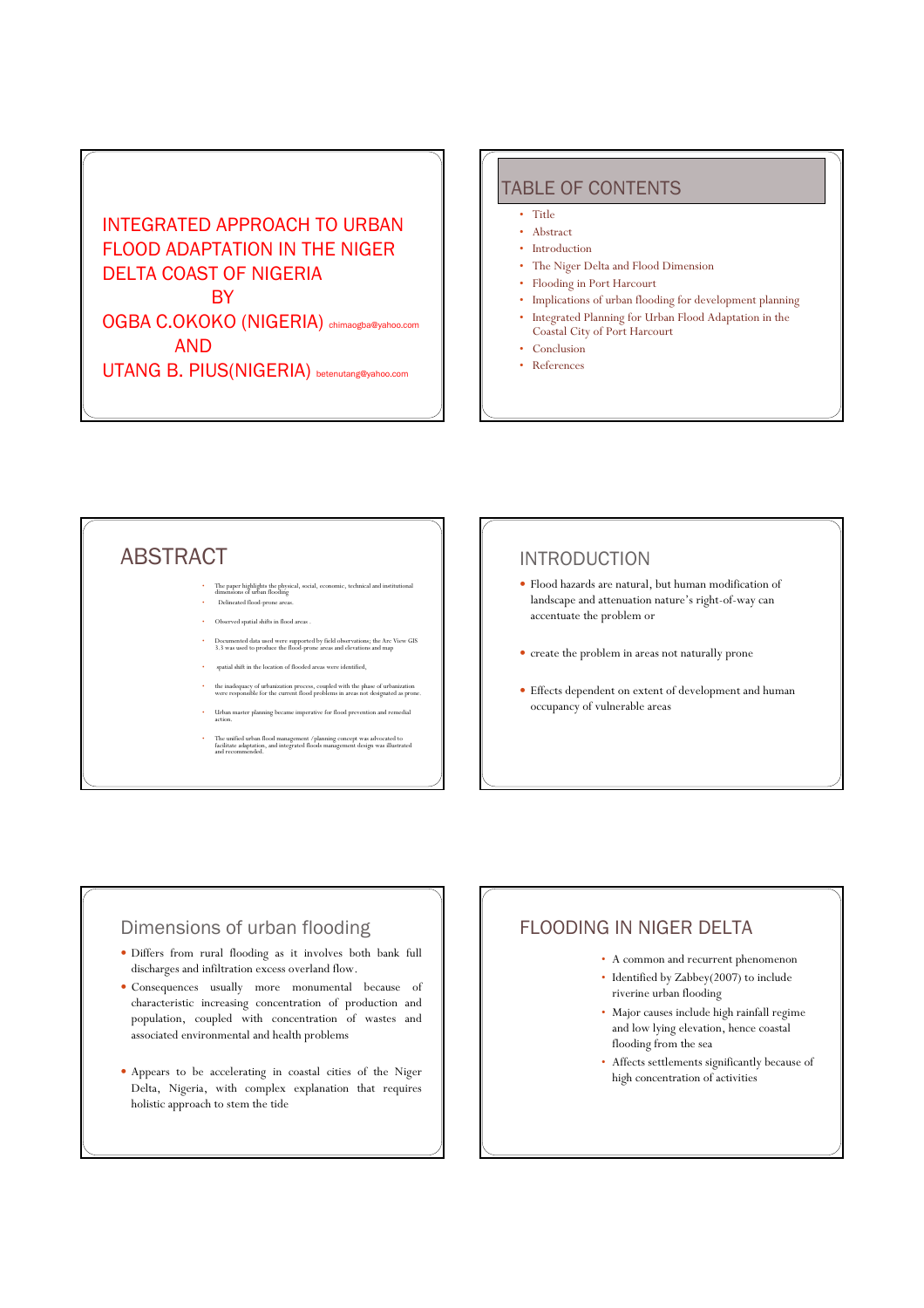### FLOODING IN PORT HARCOURT

- The largest and the most urbanized city
- Flood mainly caused by high rainfall and in areas of close proximity to flood plains of the Niger distributaries (see fig 1)
- The most common dimensions of flooding being Riverine flooding in river floodplains settlements



## Other dimensions

- Spatial shift currently to less envisaged areas, thus:
- Pondages in construction sites, deforested relatively flat terrain
- Inundation in congested areas
- Over flow from blocked drains and traffic obstruction

### Causes of recent flooding in Port Harcourt

- Reports of flooding attributed mainly to high rainfall.
- Little attention is given to human attenuation of the landscape which inhibits infiltration
- Initial stage of urbanization, inadequate planning and inappropriate development are some other contending dimensions for the existing problems



### IMPLICATIONS FOR DEVELOPMENT PLANNING

- Rainfall is the first presage of flooding, but lack of adherence to standards as well as inadvertent activities are very compelling
- Increasing occupation of flood-prone areas and congested housing makes flooding appear to be increasing
- The occupants are mainly the poor and low income group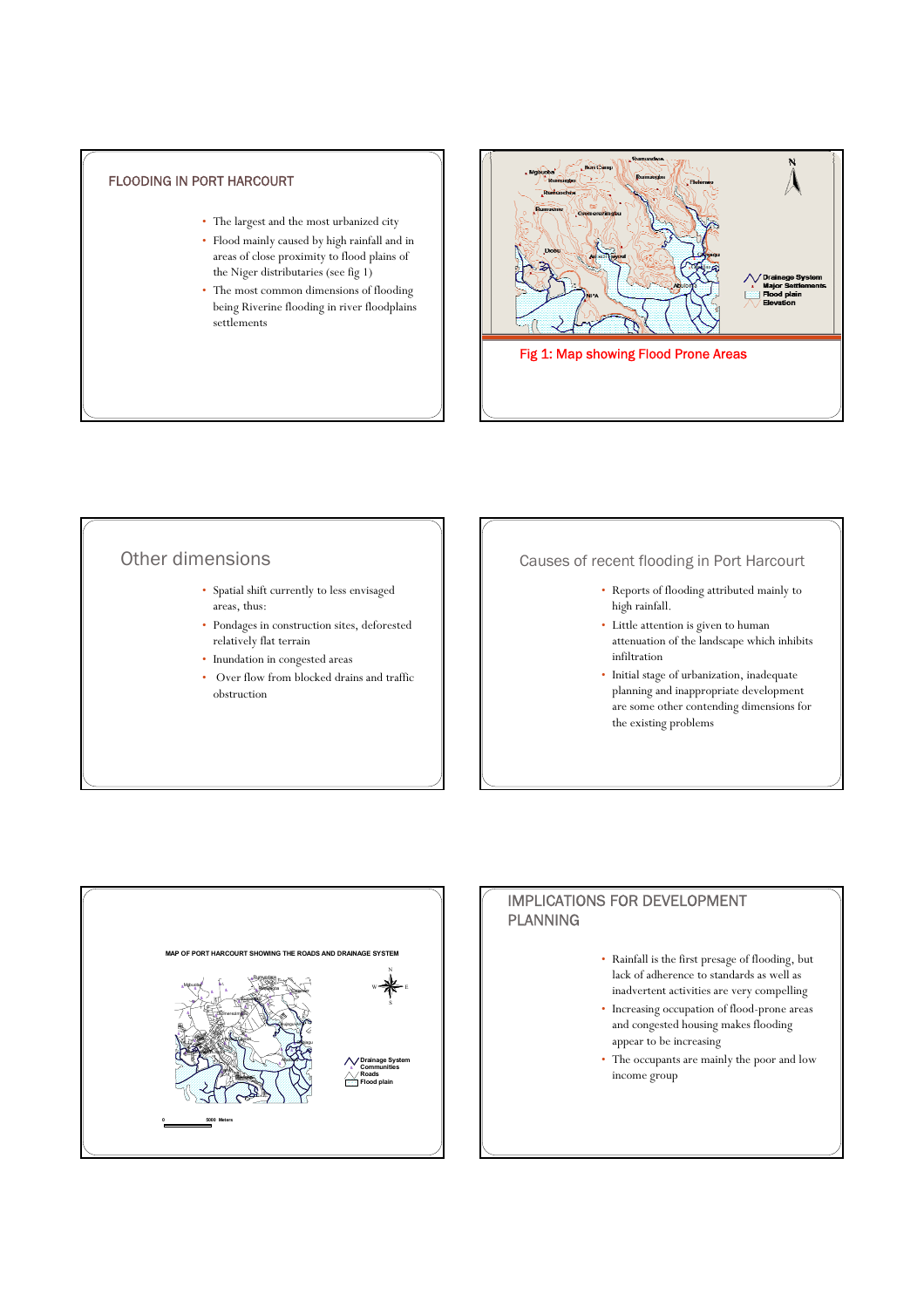



#### INTEGRATED PLANNING FOR URBAN FLOOD ADAPTATION IN THE COASTAL CITY OF PORT HARCOURT

- This is mainly a policy driven action
- Harmonizes environment and development , with specific thrust on the welfare of the urban poor.
- A unified approach which incorporates an array of urban flood management activities, including:

#### Other components of the model

- Designing and implementation of land and water use activity zoning and sitting policy
- Contingency plan for human induced and natural flood disasters
- Conservation and restoration of critical habitats such as mangroves (wetlands) and riparian vegetation

#### Other activities

- Human resource development and training in skills for emergency actions in case of disasters.
- Public education awareness and information for preparedness and emergency action.

#### Activities involved

- y Integration of all sectors of urban development with spatial planning
- $\bullet$  Integrating necessary institutional, financial and legislature framework
- The need for master planning and strict adherence